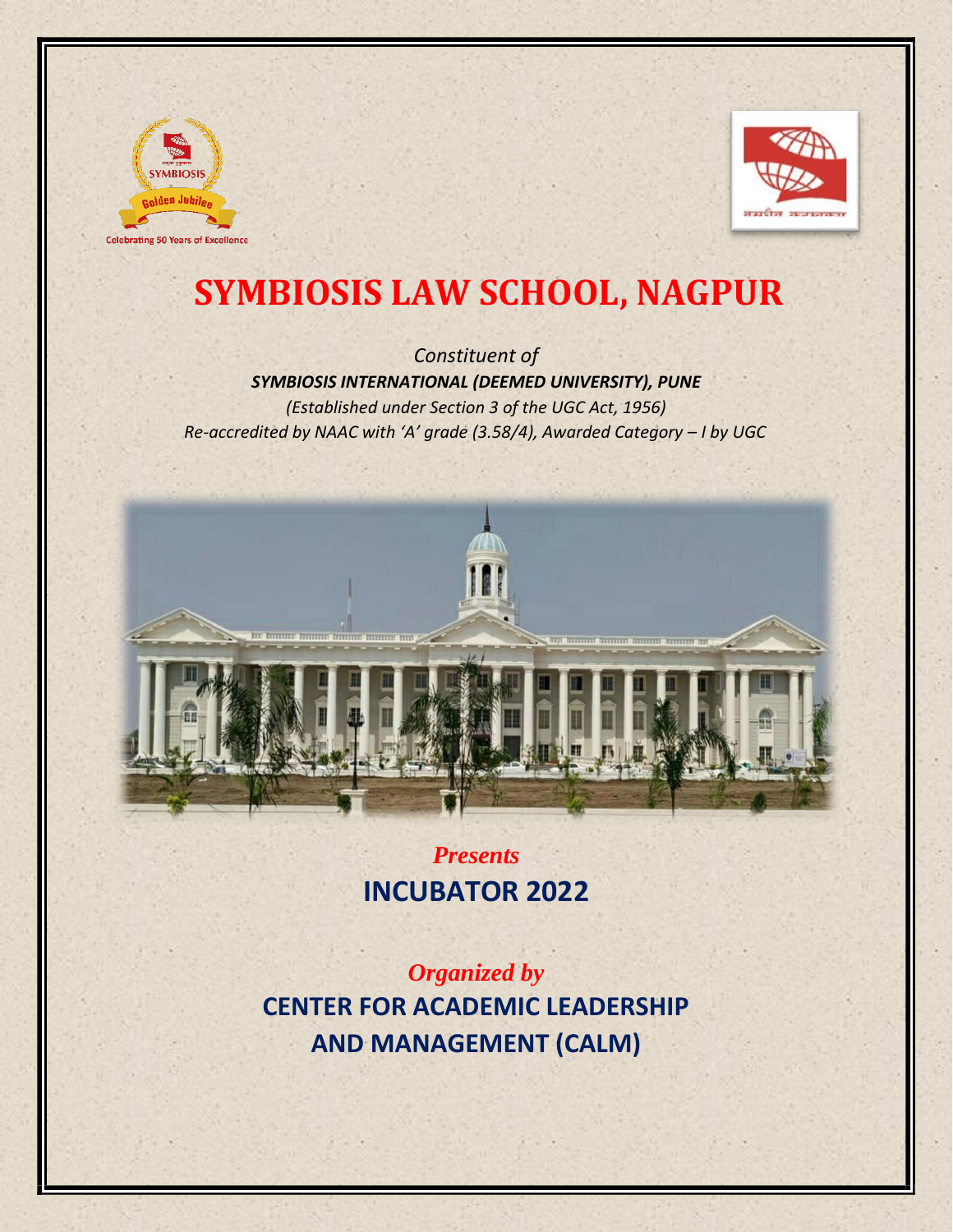The Center for Academic Leadership and Management (CALM) at Symbiosis Law School, Nagpur announces its in house e-magazine - **"INCUBATOR 2022"** 

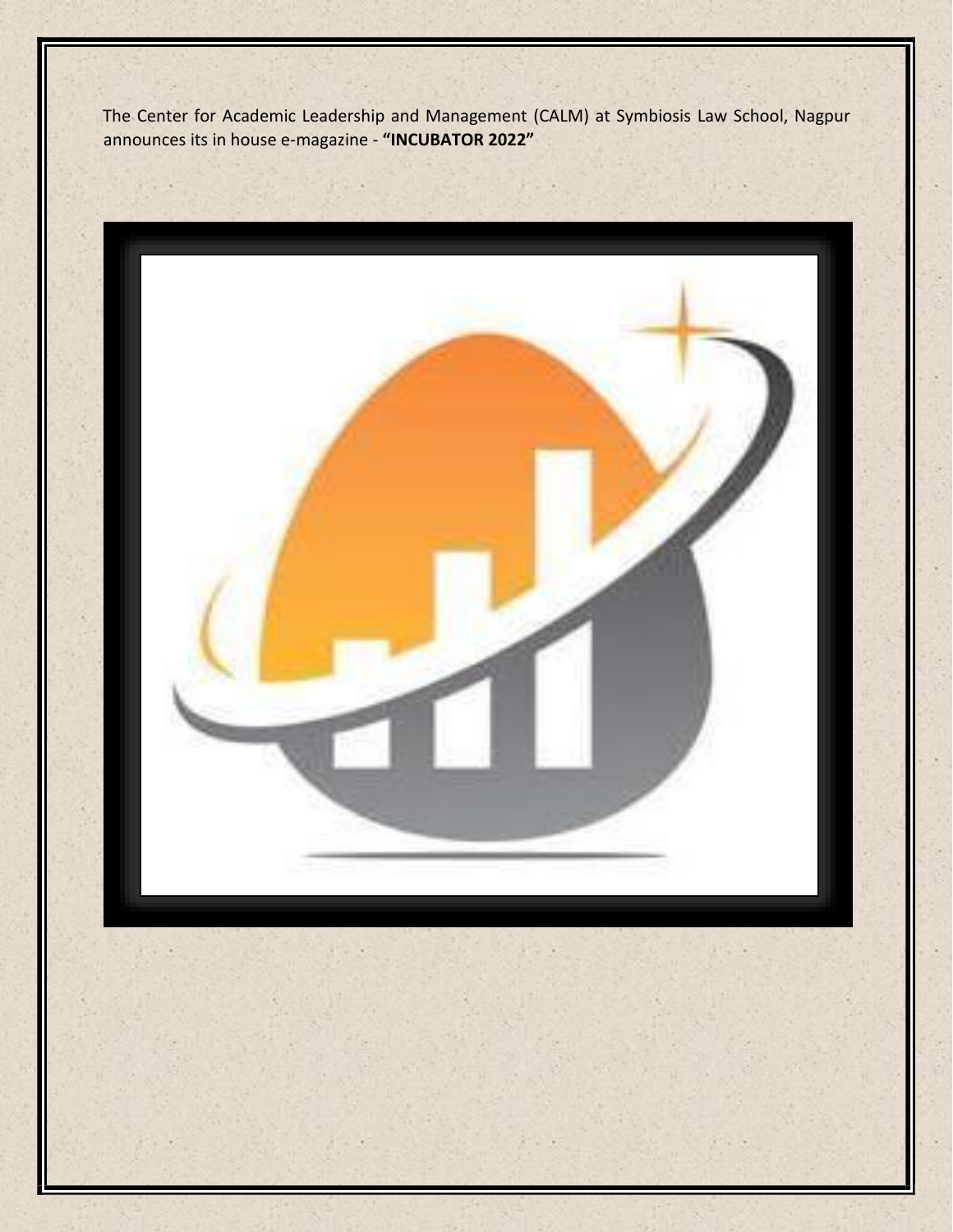## *INTRODUCTION*

- This magazine is for all the students of B.A. LL.B. , B.B.A. LL.B. & L.L.M. students of SLS Nagpur ; from all the semesters.
- The magazine will be announced on 5<sup>th</sup> March '2022. (Saturday)
- The Magazine will comprise of multi-disciplinary articles, articles related to history, poetry, case comments, and many more.

#### *RULES –*

- The cover page of the article should contain the Title of the Article, the Author's Name, E-Mail ID, PROGRAM & SEMESTER AND THE PRN.
- THE ARTICLE MUST BE SUBMITTED IN ENGLISH LANGUAGE ONLY.
- Participants who do not adhere to the rules and the guidelines will be disqualified from the competition.
- *Please note that the ARTICLE must be original.*
- The decision of the Selection Committee would be final and binding on all the contestants and no clarifications would be issued to any participants or any decision of Selection Committee.
- PLEASE AVOID SENSITIVE TOPICS LIKE POLITICS & RELIGION; OTHERWISE IT WILL LEAD TO THE DISQUALIFICATION OF THE ARTICLES.
- The articles should not infringe any copyright and should be strictly original. Check for plagiarism will be done. References should be cited wherever necessary.
- The maximum number of authors is two per article.
- The authors should be from the same college.
- Format for article: MS WORD FILE ONLY
- Font : CALIBRI, Font size : 12, Line spacing : 1.5, paragraph justify. Word limit : not more than 2000 words.
- Name the FILE in the format : "**Article\_Incubator\_Name\_PRN"**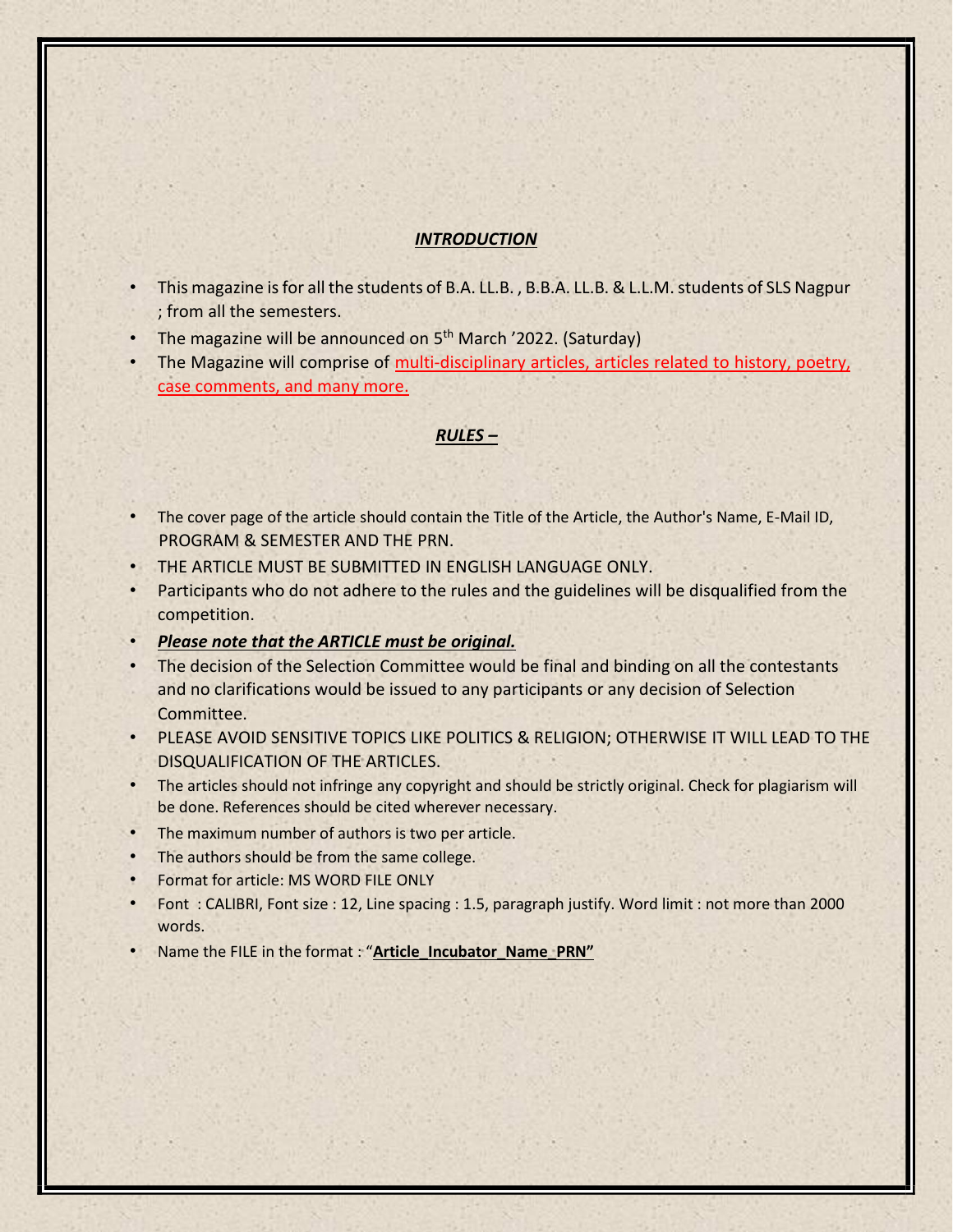#### *SUBMISSION PROCEDURE*

- There is no hard copy submission.
- *THE FILE SHOULD BE SUBMITTED IN MS WORD ONLY.*
- NO OTHER FORMATS WILL BE ACCEPTED.
- Participants are required to submit the ENTRY on *calm@slsnagpur.edu.in*
- The closing date for submission is  $8 \text{ pm}$  :  $-$  16<sup>th</sup> April, 2022
- **Release of First Issue : 29th April , 2022**
- $\cdot$  1<sup>st</sup> Call on 01/03/2022 ; 2<sup>nd</sup> Call on 01/04/2022 ; Final Call on 10/04/2022.

### *TO BE NOTED*

- The Certificate / Letter will be issued to all the Participants.
- The final e-magazine will be displayed on the SYMBIOSIS LAW SCHOOL, NAGPUR Website.